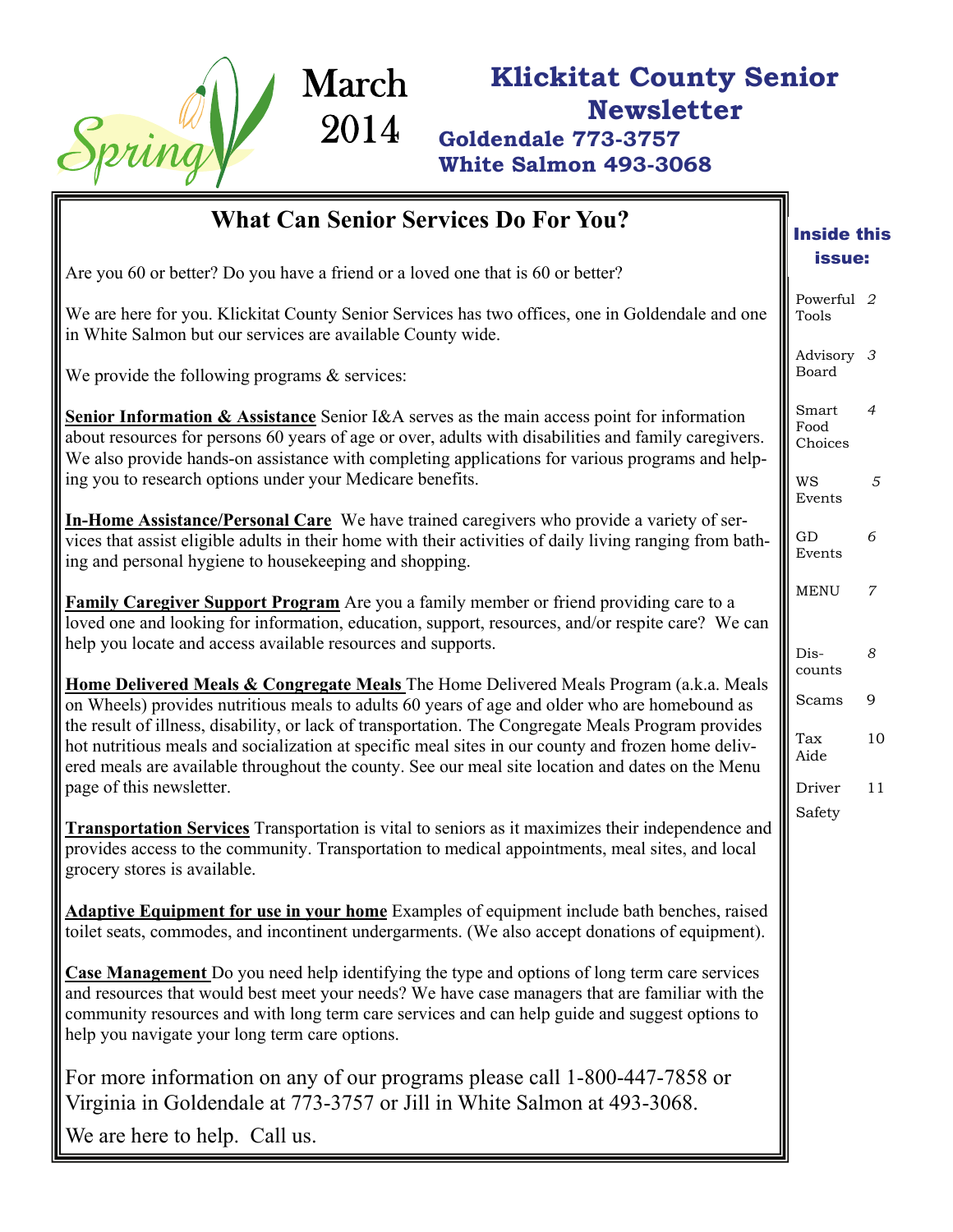## Are YOU a Caregiver?



Klickitat County Senior Services will be offering The Powerful Tools for Caregivers Course

This course is a **FREE** six-week class for (unpaid) family, friends or anyone caring for a loved one. This class will give YOU, the caregiver, the tools to help you care for yourself while caring for others.

Many people who care for a loved one, friend, or neighbor don't think of themselves as caregivers, but if you routinely…

Bring food to a friend or family member

Listen to and reassure them

Drive them to appointments

Help with chores

Pay their bills

Run errands for them

Help with yard work

Fix their leaky faucets

Organize their medications so they can be safe

### ...then you are a caregiver.

Caregivers experience a great deal of stress.

Powerful Tools is an educational program developed by Legacy Health System's Caregiver Services that provides family caregivers with skills and confidence to better care for themselves while caring for someone with a chronic illness. The course consists of six 2-1/2 hour classes led by trained facilitators.

In the six-week class, caregivers learn how to:

- utilize community resources
	- Better manage stress
- Communicate effectively with friends, family & healthcare providers
	- Cope with difficult emotions
	- Take better steps to care for themselves

Klickitat County Senior Services will be offering the class this year in White Salmon and would like *unpaid family caregivers* to call if they are interested in participating so we can schedule a course.

Please call Jill 493–3068 or Virginia 773-3757 or 1-800-447-7858 for more information and to get on the class list.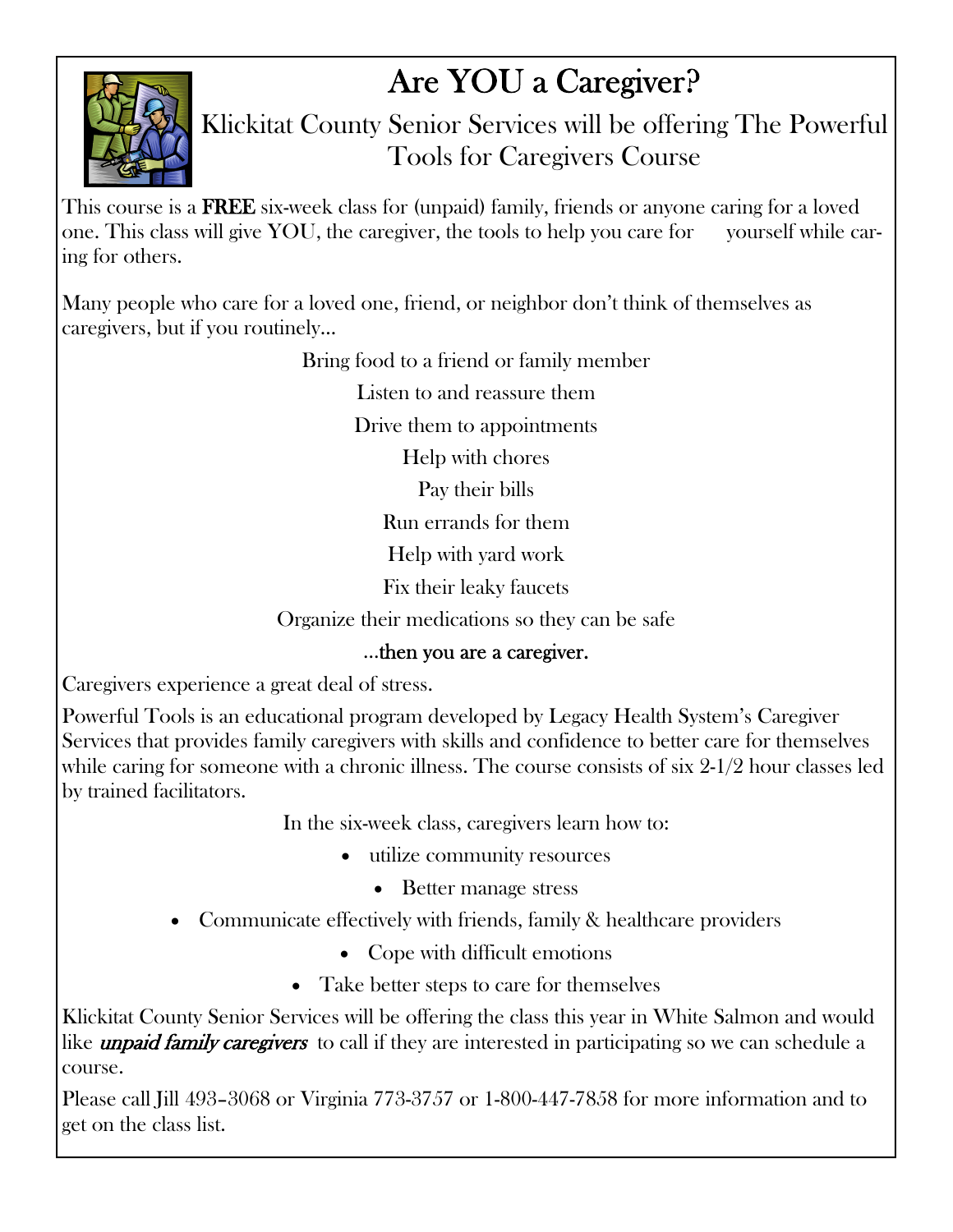## **Klickitat County Senior Advisory Board**

**Next meeting is Friday, March 7th at 10:30am at the Dallesport Community Center.** 

**The purpose of the Senior Advisory Board is to represent the interests of the senior citizens of Klickitat County, and assure that proper program planning, budgeting, administration, and evaluation are carried out for the best interest of the Klickitat County Senior Citizens**.

All are welcome to attend. If you have questions or would like additional information please contact Sharon Carter, Klickitat County Senior Services Director at 509-493-6228.

## **Outstanding Volunteer Recognition**

The Klickitat County Senior Advisory Board would like to take time in our monthly Senior Newsletters to recognized Seniors of Klickitat County who donate their time to our community. A nomination form will be included in the monthly Senior Services newsletter and they will be available in the community for citizens to nominate those 60 and older whom they feel should be recognized as an Outstanding Senior Volunteer.

A volunteer will be selected every other month at the Senior Advisory Board Meeting and then they will be featured in the Monthly Klickitat County Senior Newsletter. The Advisory Board will also use the nomination forms to select a Volunteer of the Year in 2014.

Please use the nomination form —you can request a form by calling Senior Services in White Salmon at 509-493-3068 or in Goldendale at 509-773-3757and we can send one to you.

Please submit your nomination form by the end of the month in order to be one that may be selected for the following month feature article.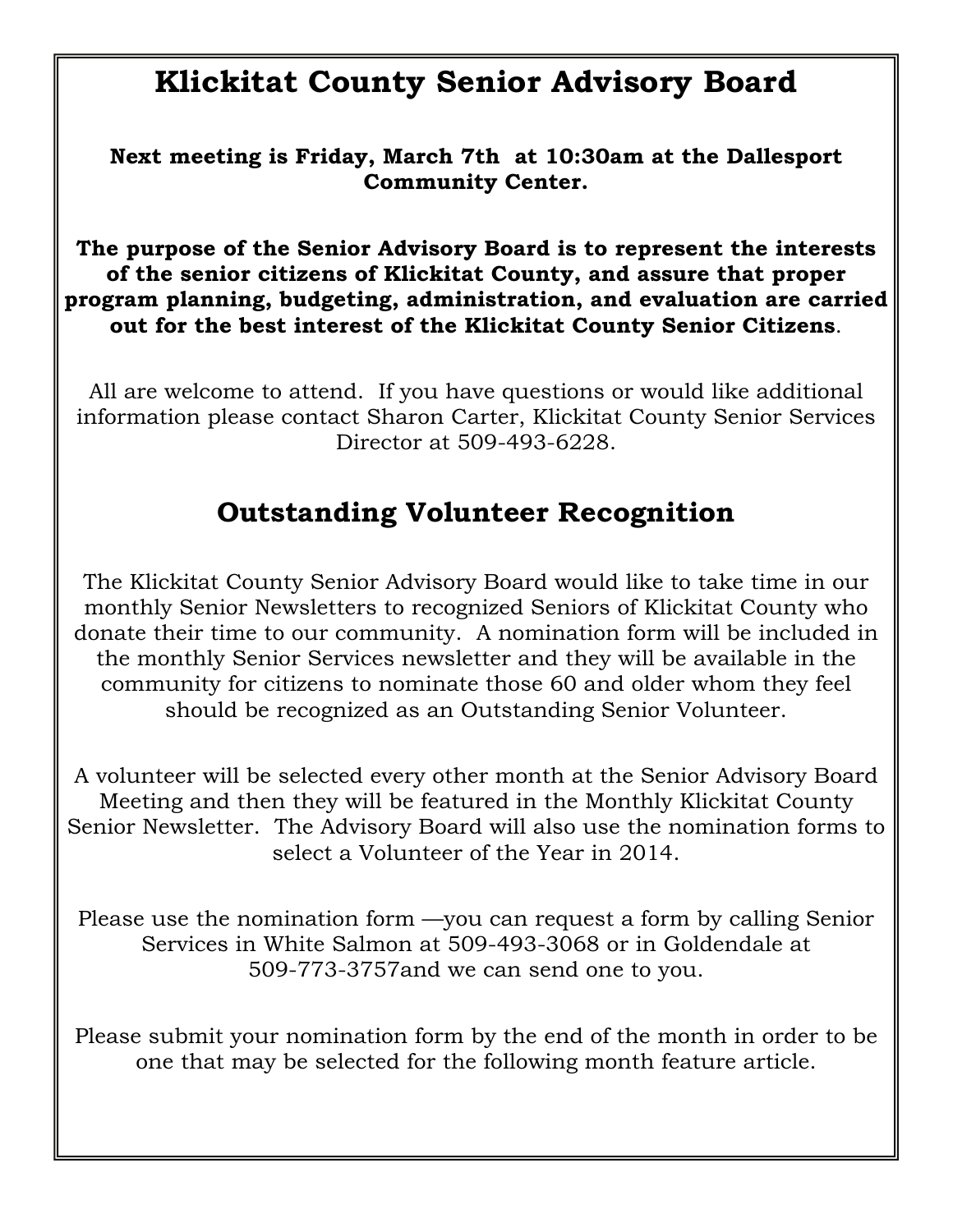

## **Smart Food Choices**

The *Dietary Guidelines for Americans, 2010* from the U.S. Department of Agriculture (USDA) and Department of Health and Human Services (HHS) describes two eating plans. Eating a variety of foods from each food group in either plan will help you get the nutrients you need.

One plan is called the USDA Food Patterns. It suggests that people 50 or older choose healthy foods every day from the following:

#### *Fruits—1-1/2 to 2-1/2 cups*

*What is the same as 1/2 cup of cut-up fruit?* A 2-inch peach or 1/4 cup of dried fruit

#### *Vegetables—2 to 3-1/2 cups*

*What is the same as a cup of cut-up vegetables?* Two cups of uncooked leafy vegetable

#### *Grains—5 to 10 ounces*

*What is the same as an ounce of grains?* A small muffin, a slice of bread, a cup of flaked, ready-to-eat cereal, or ½ cup of cooked rice or pasta

#### *Protein foods—5 to 7 ounces*

What is the same as an ounce of meat, fish, or poultry? One egg, 1/4 cup of cooked beans or tofu, 1/2 ounce of nuts or seeds, or 1 tablespoon of peanut butter

#### *Dairy foods—3 cups of fat-free or low-fat milk*

*What is the same as 1 cup of milk?* One cup of yogurt or 1-1/2 to 2 ounces of cheese. One cup of cottage cheese is the same as ½ cup of milk.

#### *Oils—5 to 8 teaspoons*

*What is the same as oil added during cooking?* Foods like olives, nuts, and avocado have a lot of oil in them.

#### *Solid fats and added sugars (SoFAS)—keep the amount of SoFAS small*

If you eat too many foods containing SoFAS, you will not have enough calories for the nutritious foods you should be eating.

Your doctor may want you to follow a certain diet because you have a health problem like heart disease or diabetes. Or, you might have been told to avoid eating certain foods because they can change how well your medicines work. Talk to your doctor or a registered dietitian about foods you can eat instead.

*Here's a tip:* Stay away from "empty calories." These are foods and drinks with a lot of calories but not many nutrients—for example, chips, cookies, soda, and alcohol.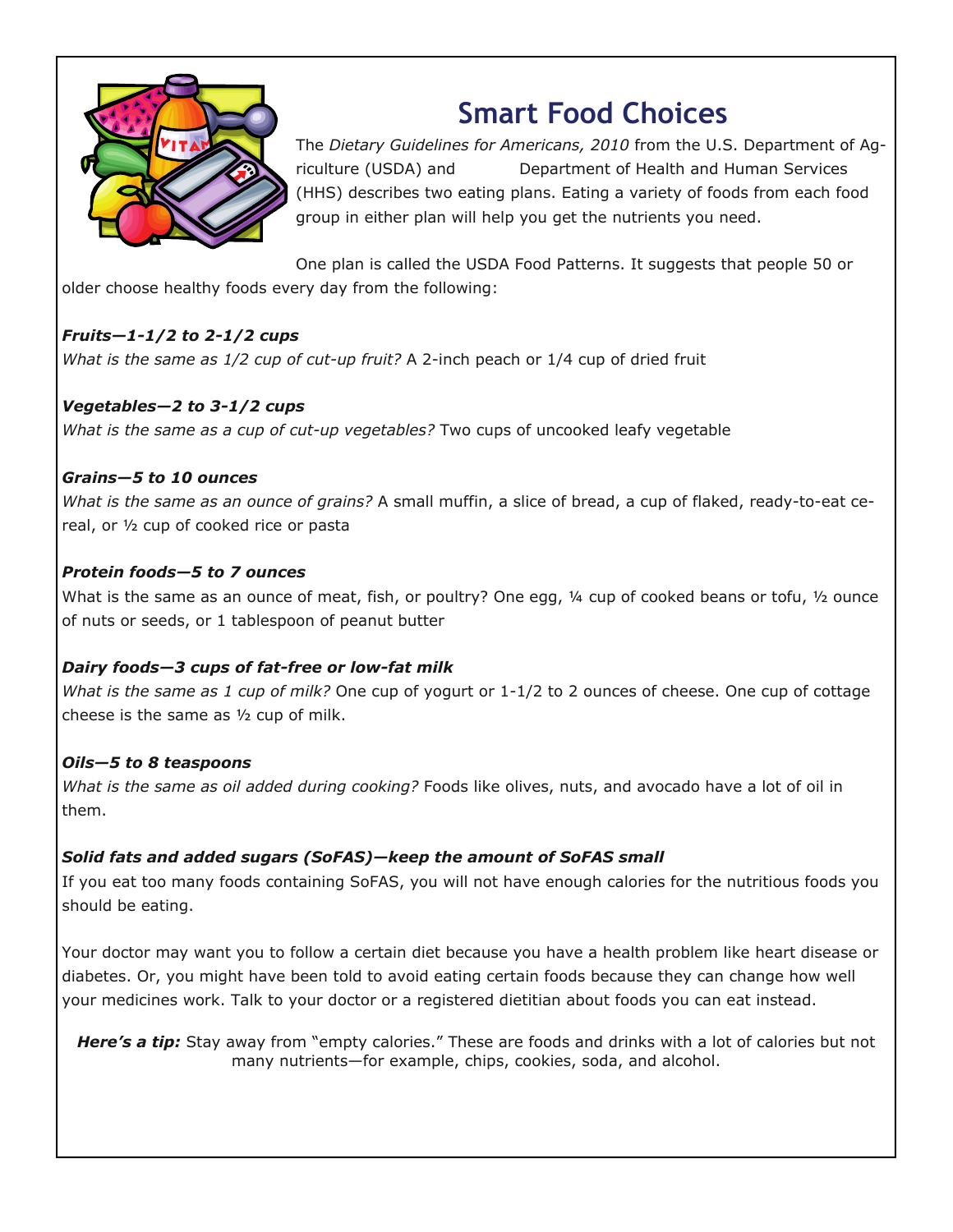# **White Salmon Events March 2014**



| <b>Sun</b>                                                                   | Mon                                                                                            | <b>Tue</b>                                                                        | <b>Wed</b>                 | <b>Thu</b>                                                                                                      | Fri                                                          | <b>Sat</b>   |
|------------------------------------------------------------------------------|------------------------------------------------------------------------------------------------|-----------------------------------------------------------------------------------|----------------------------|-----------------------------------------------------------------------------------------------------------------|--------------------------------------------------------------|--------------|
| <b>Music</b><br>3/3 Straw-<br>berry Mtn<br>Band<br>3/5 Simcoe<br><b>Boys</b> | 3/10 Old Time<br>Friends<br>$3/12$ Straw-<br>berry Mtn<br>Band<br>$3/17$ For the<br>Good Times | 3/19 Simcoe<br><b>Boys</b><br>3/24 Truman<br>Bohler<br>$3/26$ Barbara &<br>Marlow | 3/31 Simcoe<br><b>Boys</b> | This month No<br><b>Hood River</b><br>Shopping trip.<br>Shopping trip to<br><b>The Dalles on</b><br>March 14th. | Call<br><b>MATS</b> to<br>sign up<br>493-4662                | $\mathbf{1}$ |
| $\overline{2}$                                                               | $\overline{3}$<br>9:30am<br>Exercise<br>10am Bingo                                             | $\overline{4}$<br>8:15 Yoga<br>2pm Strong<br>Women                                | 5<br>9:30am<br>Exercise    | 6<br>Noon Pinochle<br>2pm Strong<br>Women                                                                       | $\overline{7}$                                               | 8            |
| 9<br>Daylight<br>Savings                                                     | 10<br>9:30am<br>Exercise                                                                       | 11<br>8:15 Yoga<br>2pm Strong<br>Women                                            | 12<br>9:30am<br>Exercise   | 13<br>Noon Pinochle<br>2pm Strong<br>Women<br>5pm Trout Lake<br>Senior Meal                                     | 14<br>The<br><b>Dalles</b><br><b>Shopping</b><br><b>Trip</b> | 15           |
| 16                                                                           | 17<br>9:30am<br>Exercise<br>10am Bingo                                                         | 18<br>8:15 Yoga<br>2pm Strong<br>Women                                            | 19<br>9:30am<br>Exercise   | 20<br>Noon<br>Pinochle<br>2pm Strong<br>Women                                                                   | 21                                                           | 22           |
| 23<br>30                                                                     | 24<br>9:30am<br>Exercise<br>31                                                                 | 25<br>8:15 Yoga<br>2pm Strong<br>Women                                            | 26<br>9:30am<br>Exercise   | 27<br>Noon Pinochle<br>2pm Strong<br>Women                                                                      | 28                                                           | 29           |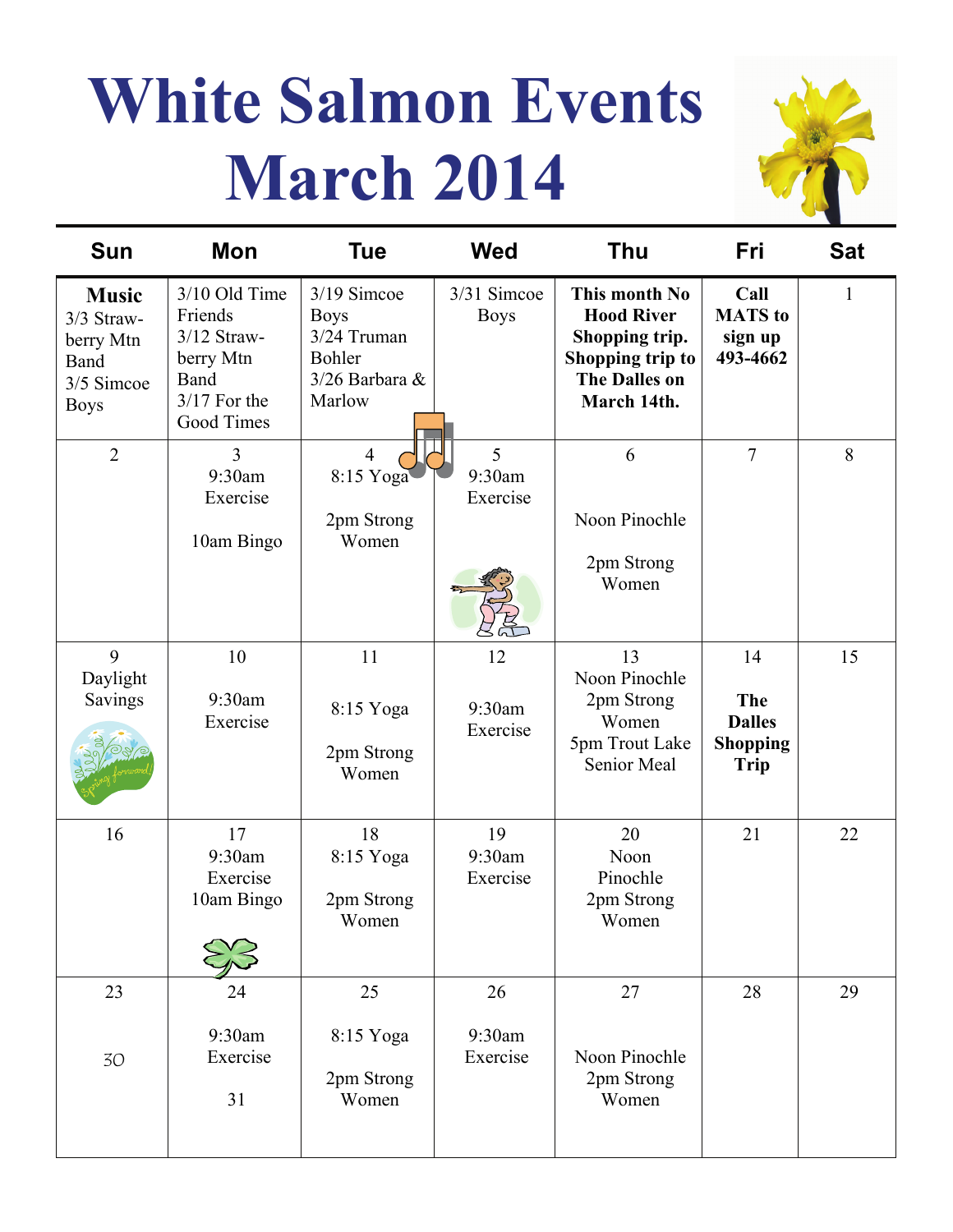

# **Goldendale Events March 2014**

| Mon                                                                                     | <b>Tue</b>                                                                       | <b>Wed</b>                                   | <b>Thu</b>                                                            | Fri                                                            | <b>Sat</b>                                                     |
|-----------------------------------------------------------------------------------------|----------------------------------------------------------------------------------|----------------------------------------------|-----------------------------------------------------------------------|----------------------------------------------------------------|----------------------------------------------------------------|
| 3/13 Simcoe<br><b>Boys</b><br>3/20 Jackie<br>3/25 Karaoke<br>3/27 Simcoe<br><b>Boys</b> |                                                                                  |                                              |                                                                       |                                                                | Tax assist<br>New Grange                                       |
| $\overline{3}$                                                                          | 4<br>11 Toe Nail<br>Care<br>1pm Exercise<br>2pm Tai Chi                          | 5                                            | 6<br>1pm Exercise<br>2pm Bingo<br>4pm to 7pm<br><b>GD</b> Art Gallery | 7<br>TD Shopping<br>12 <sub>pm</sub><br>Pinochle<br>Tax Assist | 8<br><b>FREE</b><br><b>Tax Assist</b><br>Call<br>773-3757      |
| 10                                                                                      | 11<br>1pm Exercise<br>2pm Tai Chi                                                | 12<br>10:30<br>Caregiver<br>Support<br>Group | 13<br>1pm Exercise<br>2pm Bingo                                       | 14<br>Noon<br>Pinochle                                         | 17<br>Tax Assist<br><b>Senior</b><br><b>Breakfast</b><br>\$3pp |
| 17                                                                                      | 18<br>10:30 Stroke<br>Survivor Sup-<br>port Group<br>1pm Exercise<br>2pm Tai Chi | 19<br>L KKY                                  | 20<br>1pm Exercise<br>2pm Bingo                                       | 21<br>The Dalles<br>Shopping<br>Noon<br>Pinochle<br>Tax Assist | 22<br><b>FREE</b><br>Tax Assist                                |
| 24                                                                                      | 25                                                                               | 26                                           | 27                                                                    | 28                                                             | 29<br>Goldendale                                               |
| 31                                                                                      | 2pm Tai Chi                                                                      |                                              | 1pm Exercise<br>2pm Bingo                                             | Noon<br>Pinochle<br>Tax Assist                                 | Grange<br><b>FREE Tax</b><br>Assist                            |
|                                                                                         |                                                                                  | 1pm Exercise                                 |                                                                       | $\frac{1}{\sqrt{2}}$<br>羅                                      |                                                                |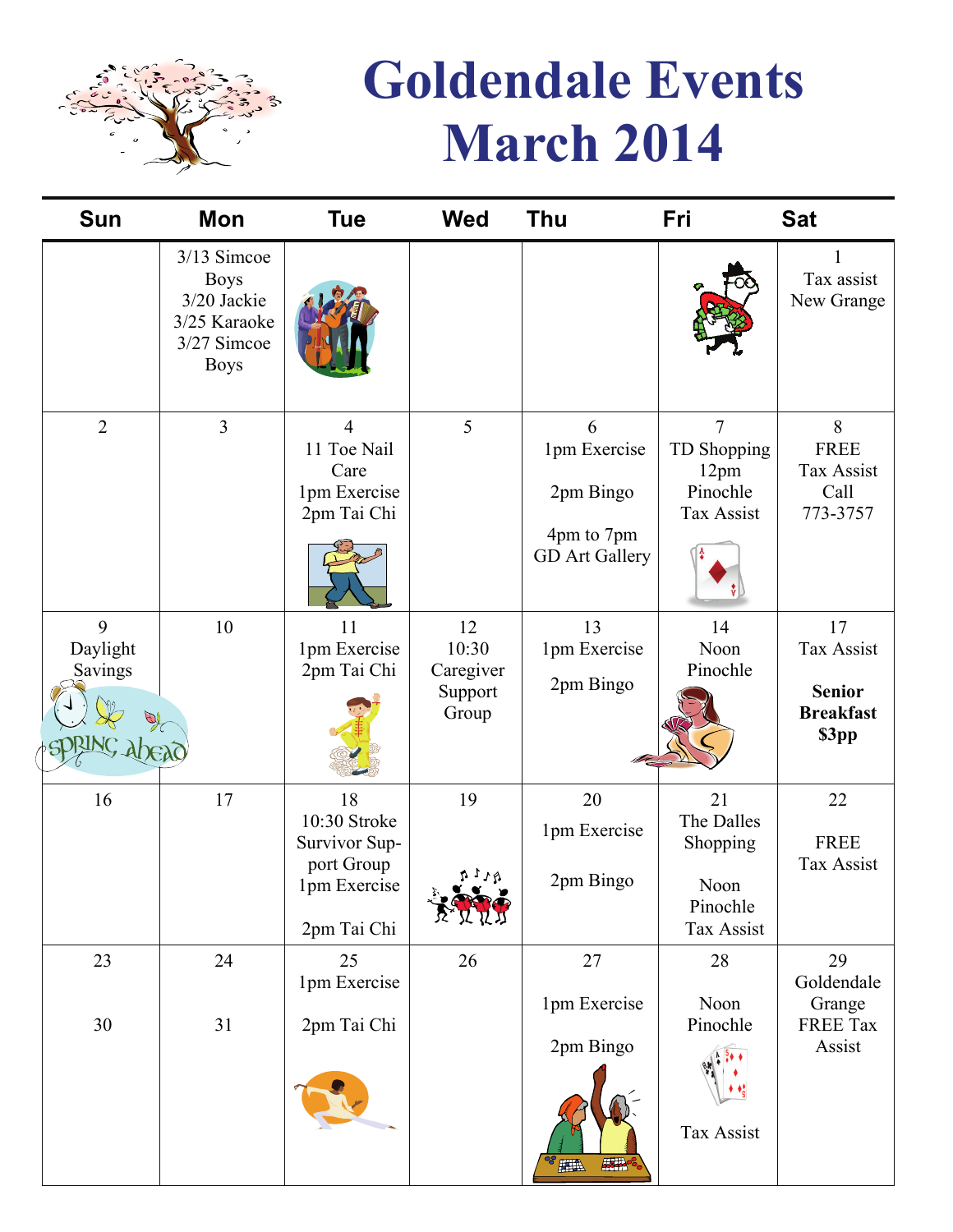# **March MENU 2014**

| <b>Sun</b>                              | Mon                                                                                              | <b>Tue</b>                                          | <b>Wed</b>                         | <b>Thu</b>                                      | Fri | <b>Sat</b>                                                                               |
|-----------------------------------------|--------------------------------------------------------------------------------------------------|-----------------------------------------------------|------------------------------------|-------------------------------------------------|-----|------------------------------------------------------------------------------------------|
| <b>Menus</b><br>subject<br>to<br>change | <b>LISTEN</b> to the<br><b>Radio for</b><br><b>Weather Report</b><br>for Meal Site Clo-<br>sures | <b>KLCK &amp; KODL</b><br><b>&amp; KY102FM</b>      |                                    |                                                 |     | 1 Lyle<br><b>Breakfast</b><br>7am to 10am<br>\$6ppAdults<br>\$3Child6-12<br>under 6 Free |
| $\overline{2}$                          | 3 WS<br><b>Tator Tot Bake</b>                                                                    | 4 GD & Lyle<br><b>Tator Tot Bake</b>                | 5 WS<br>Sweet &<br>Sour<br>Chicken | 6 GD<br>Sweet & Sour<br>Chicken                 | 7   | 8                                                                                        |
| 9<br>Daylight<br>Savings                | 10 WS<br><b>Swedish Meatballs</b>                                                                | 11 GD & Lyle<br><b>Swedish Meat-</b><br>balls       | 12 WS<br>Tuna Salad                | 13 GD<br>Tuna Salad<br>5pm Trout<br>Lake Senior | 14  | 15 GD Senior<br>Breakfast 9am<br>\$3pp                                                   |
| 16                                      | 17 WS<br><b>Stuffed Cabbage</b><br>Casserole                                                     | 18 GD & Lyle<br><b>Stuffed Cabbage</b><br>Casserole | 19 WS<br><b>Baked</b><br>Chicken   | $20$ GD<br><b>Baked Chicken</b>                 | 21  | 22                                                                                       |
| 23<br>30<br>Easter                      | 24 WS<br><b>Country Steak</b><br>31<br><b>WS</b><br>Chicken a la King                            | 25 GD & Lyle<br><b>Country Steak</b>                | 26 WS<br>Chili Baked<br>Potato Bar | 27 GD<br>Chili Baked<br>Potato Bar              | 28  | 29                                                                                       |

#### **SENIOR MEAL SITE LOCATIONS**

**GOLDENDALE:** Every Tuesday & Thursday at 12-noon at the Goldendale Senior Center, 115 E Main Street.

**WHITE SALMON:** Every Monday & Wednesday at 12-noon at the Pioneer Center, 501 NE Washington.

**LYLE:** Every Tuesday at 12-noon at the Lyle Lions Community Center.

**BICKLETON:** the 2nd and 4th Tuesday at 11:30am at the Bickleton Grange (Menu posted @ the Market Street Café).

**TROUT LAKE:** the 2nd Thursday of the month at 5:00pm at the Trout Lake School.

\$3.50pp requested donation for those 60 and older. Spouses of those 60 and older can dine with their spouses at the senior rate. Nonseniors \$6.50pp fee.

Persons 60 years of age or older who are homebound and unable to shop or prepare their own meals may be eligible for home delivered meals.

Hot & Frozen Home Delivered meals are available –call Senior Services for more information. Goldendale 773.3757 White Salmon 493.3068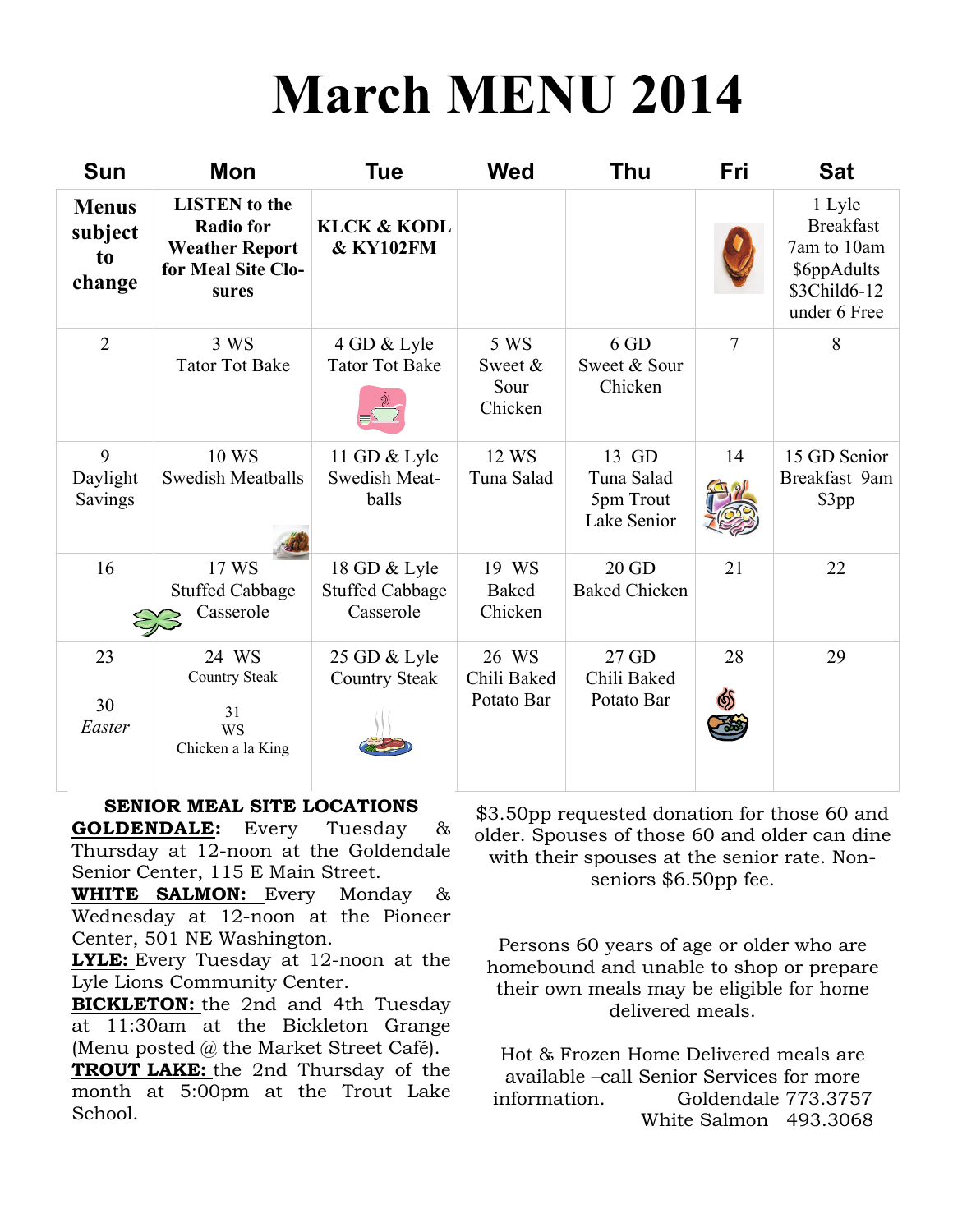| <b>Klickitat PUD Electricity Senior Discount</b>                                                             | <b>Energizing Support Groups</b>                                       |
|--------------------------------------------------------------------------------------------------------------|------------------------------------------------------------------------|
| Senior Services is accepting applications for the Senior<br>Electric Discount provided by the Klickitat PUD. | <b>Goldendale Diabetes</b>                                             |
| Requirements are:                                                                                            | Deann Blake 773.4022 ext.2088                                          |
| 1. The applicant's name must be on the Klickitat PUD<br>Account.                                             | <b>Goldendale Bereavement Meet-</b><br><u>ing</u>                      |
| 2. The applicant MUST be inhabiting the residence dur-<br>ing the period discount is<br>received.            | call Susan Shipman at 773.0380                                         |
| 3. The applicant must be 62 or older.                                                                        | <b>Goldendale Unpaid Caregiver</b>                                     |
| 4. Annual household income is at or below \$21, 600.                                                         | <u>Support Group</u>                                                   |
| Call Virginia in Goldendale at 773-3757 or Jill in White                                                     | Second Wednesday,<br>March 12th at 10:30am at the                      |
| Salmon 493-3068 for assistance.                                                                              |                                                                        |
|                                                                                                              | Goldendale Senior Center<br>Goldendale Stroke Survivor &               |
| <b>Water/Sewer Senior Discounts</b>                                                                          | <b>Caregivers Support Group</b>                                        |
|                                                                                                              | Third Tuesday, March 18                                                |
| Goldendale                                                                                                   | 10:30 at the Goldendale Senior<br>Center                               |
| Call Virginia at Senior Services in Goldendale                                                               | <b>Parkinson's Support Group</b>                                       |
| 773-3757 to make an appointment to apply for                                                                 | First Wednesday each month, 2pm                                        |
| the senior discount for Goldendale water/                                                                    | Water's Edge conference Room,                                          |
| sewer deadline is April 15th.                                                                                | 2nd Floor                                                              |
| To qualify for a discount you must be 62 or                                                                  | Info: Chad Swanson,                                                    |
| older and your annual household income must                                                                  | 541.320.0142                                                           |
| be \$20,000.00 or less. You need to bring your                                                               |                                                                        |
| most recent water bill and proof of household                                                                | <b>KLICKITAT MEAL</b>                                                  |
| income.                                                                                                      | Meals will be served                                                   |
|                                                                                                              | at 1:00pm & there is                                                   |
| <b>White Salmon</b>                                                                                          | a charge of \$3 per                                                    |
| Senior discounts can be applied for in White                                                                 | person                                                                 |
| Salmon, deadline to apply is the end of April                                                                | Any questions call 369.3985                                            |
| contact WGAP for more information at                                                                         | <b>Dates:</b> 1st & 3rd Wednesday<br>Place: Grace Lutheran Church Par- |
| 493-2662.                                                                                                    | sonage                                                                 |
|                                                                                                              | Time: 1pm                                                              |
| <b>Bingen</b>                                                                                                | Place: Grace Lutheran Church Par-                                      |
| Senior discounts can be applied for in Bingen                                                                | sonage                                                                 |
| by contacting WGAP 493-2662.                                                                                 | This meal is not sponsored by KCSS                                     |
|                                                                                                              |                                                                        |
|                                                                                                              |                                                                        |
|                                                                                                              |                                                                        |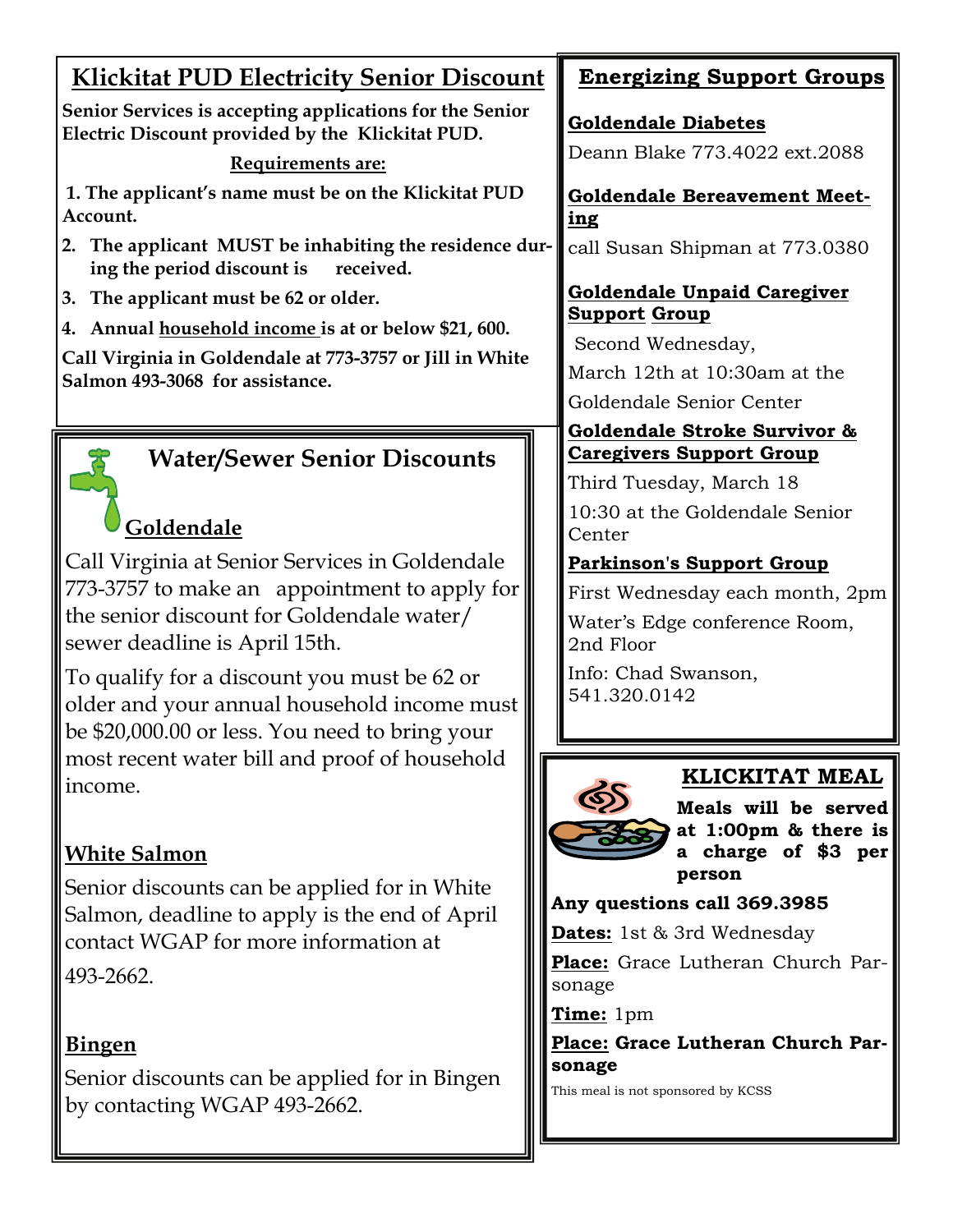## **Avoid Falling for Scams**

## **Don't Call Back**

Scammers are innovative, cunning and creepy, and targeting vulnerable populations. Get informed and tell your loved ones to be cautious.

#### **RED FLAGS:**

- You're being asked to send money quickly and secretly.
- The call or message originates from overseas. However, you should be aware that technology allows scammers to bypass caller ID systems.
- The person can't or won't answer questions that only the real person would know.
- Any time someone asks you to send money by Western Union or Money gram, it's [in](http://www.atg.wa.gov/WorkArea/linkit.aspx?LinkIdentifier=id&ItemID=28700)[variably a scam](http://www.atg.wa.gov/WorkArea/linkit.aspx?LinkIdentifier=id&ItemID=28700). You might also be asked to send a check or money order by overnight delivery. Con artists recommend these services so they can steal your money before you realize you've been cheated. Money transfers can be picked up at any service location as long as the thief/recipient has the confirmation number.

#### **TIPS:**

- Avoid volunteering information over the phone. Always ask callers to identify themselves by name and ask individuals who contact you to provide information that only you and people close to you would know.
- Call the friend or relative claiming to need your help to confirm whether the story is true, using a phone number you know to be genuine. If you aren't able to contact the person, call other friends or family members to confirm the situation.
- Refuse to send money via wire transfer.
- Ask for the location (address) of where the loved one is; which jail, hospital, etc.
- If you have wired money and it hasn't been picked up yet, call the wire transfer service to cancel the transaction. Once the money has been picked up, there is no way to get it back.
- Trust your gut.

## **New/Old Scam**

Criminals target people simply by calling them. Intended victims receive a call on their phones from area code 473 which rings once

and then disconnects, thereby arousing the call-recipient's natural curiosity – "who just called me and from where?" **Don't call back.** 

While area code 473 may appear to be domestic, it is not. This area code was created in the late 1990s for the islands of Grenada, Carriacou, and Petite Martinique, which, like the United States, use country code 1. Calls placed to 473 numbers are international calls and can be quite expensive – and, because the criminals sometimes establish the number which the victim sees on his or her caller ID as a premium service number – **the rate can exceed \$20 for the first minute!** 

**Don't let curiosity get the best of you.** 

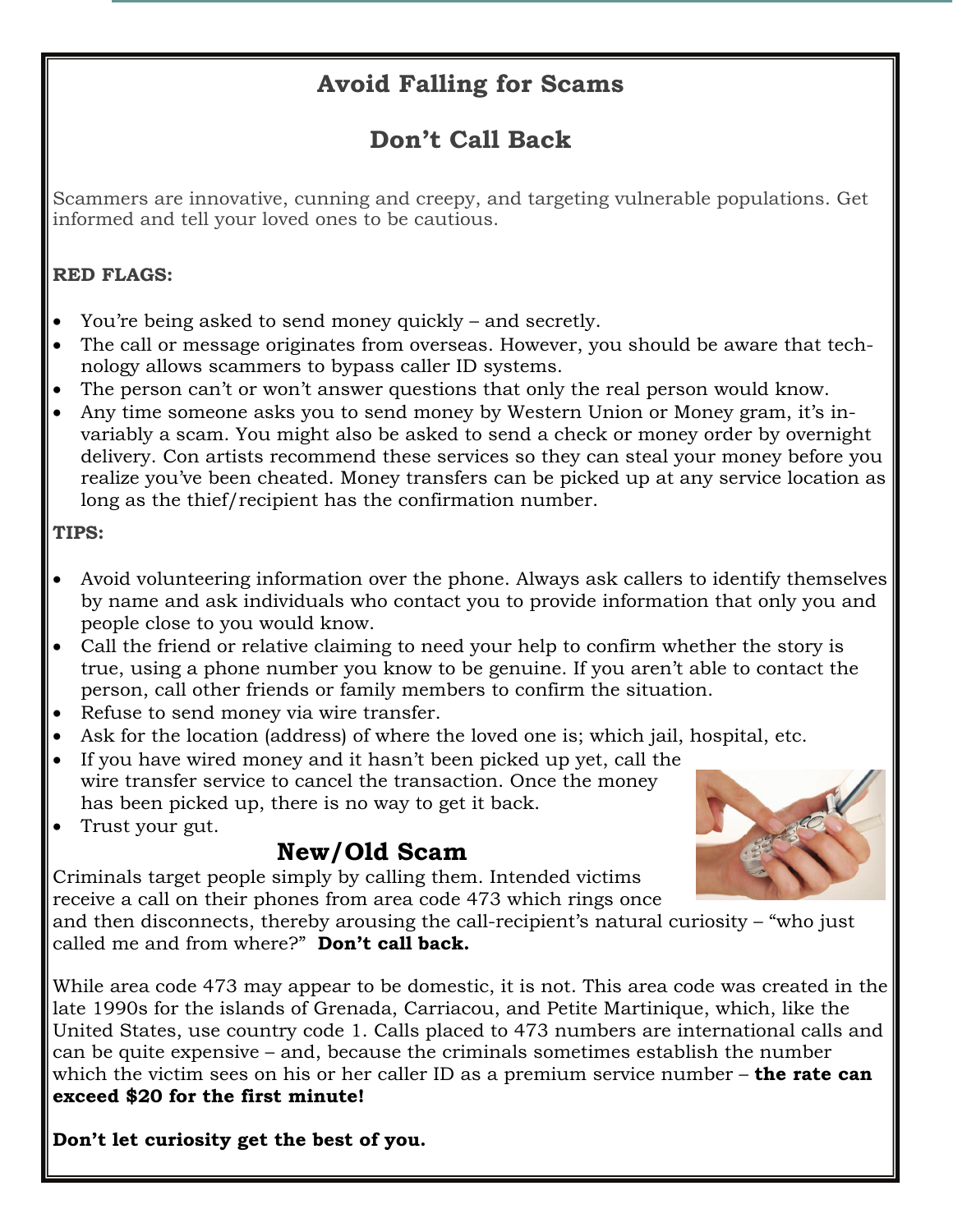

# FREE AARP TAX ASSIST

**\*\*\*\*\*\*\*\*\*\*\*\*\*\*\*\*\*\*\*\*\*\*\*\*\*\*\*\*\*\*\*\*\*\*\*\*\*\*\*\*\*\*\*\*\*\*** 

### **Goldendale**

**Place:** Goldendale New Grange

228 E Darland

**Time:** 9am to Noon

**Date:** Beginning Friday, February 7th

Every Friday & Saturday till Saturday, April 12th

You **MUST CALL** Senior Services for an appointment

No walk-ins

773-3757

\*\*\*\*\*\*\*\*\*\*\*\*\*\*\*\*\*\*\*\*\*\*\*\*\*\*\*\*\*\*\*\*\*\*\*\*\*\*\*\*\*\*\*\*\*\*

**White Salmon Senior Services** 

**Place: Pioneer Center,** 501 NE Washington

**Time:** 9am to 12-noon

**Date: Beginning Tuesday, February 11th** 

Every Tuesday until April 8th

You **MUST Call** Senior Services for an appointment

493-3068

Free Tax Assist offered to ALL ages.

## **Volunteer Hours Senior Services**

|                                                 | <b>January HOURS</b> |          |
|-------------------------------------------------|----------------------|----------|
|                                                 |                      |          |
| TRANSPORTATION 385 Hours<br>NUTRITION 801 Hours |                      |          |
| NEWSLETTER                                      |                      | 15 Hours |
| SR. EXERCISE                                    |                      | 27 Hours |
| <b>MUSICIANS</b>                                | 25                   | Hours    |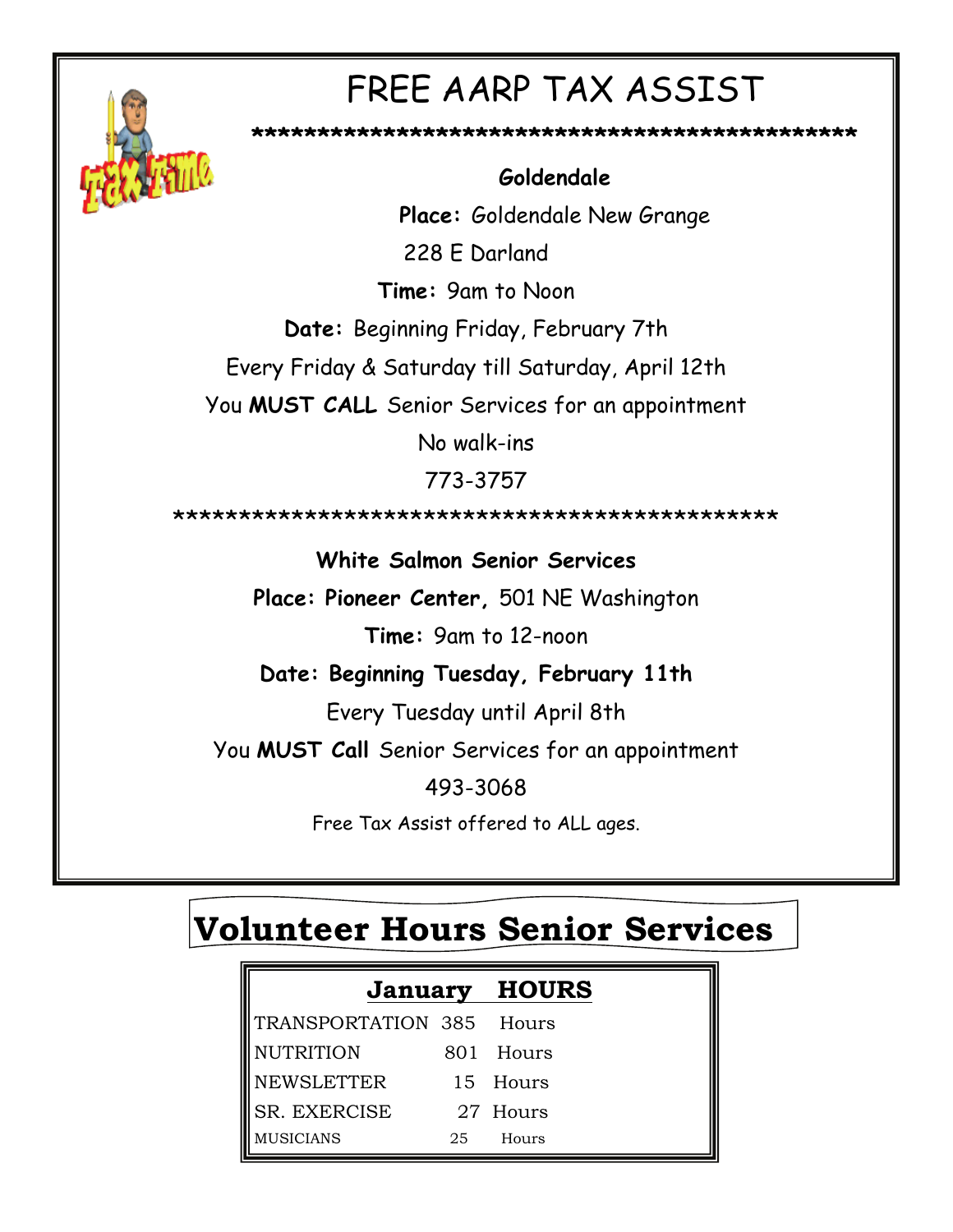## **AARP "Smart Driver" Courses**

**White Salmon:** Jim Bull is the instructor **Call** 493.3068 to register **Date:** Monday & Tuesday, April 14th & 15th **Time:** 9am to 1pm both days **Place:** White Salmon Senior Center \*\*\*\*\*\*\*\*\*\*\*\*\*\*\*\*\*\*\*\*\*\*\*\*\*\*\*\*\*\*\*\*\*\*\*\*\*\*\*\*\*\*\*\*\*\*\*\*\*\*\*\*\*

### **Goldendale:** Jim Bull is the instructor

**Call** 773.3757 to register

**Date:** Monday & Tuesday April 21 & 22

**Time:** Monday 1pm to 5pm

Tuesday 9am to 1pm

**Place:** Goldendale Library



#### **Cost: ARRP members \$15pp Non-member \$20pp**

#### **(You Must participate both days)**

There are no tests and no driving is involved. Washington State has authorized auto insurance discounts for those who complete this course. Check with your insurance carrier for more information.

## **Why Take a Driver Safety Course?**

Cars have changed. So have traffic rules, driving conditions and the roads you travel every day.

Some drivers age 50-plus have never looked back since they got their first driver's license, but even the most experienced drivers can benefit from brushing up on their driving skills.

By taking a driver safety course you'll learn the current rules of the road, defensive driving techniques and how to operate your vehicle more safely in today's increasingly challenging driving environment. You'll learn how you can manage and accommodate common age-related changes in vision, hearing and reaction time. In addition, you'll learn:

- How to minimize the effects of dangerous blind spots
- How to maintain the proper following distance behind another car
- The safest ways to change lanes and make turns at busy intersections
- Proper use of safety belts, air bags, antilock brakes and new technology found in cars today
- Ways to monitor your own and others' driving skills and capabilities
- The effects of medications on driving
- The importance of eliminating distractions, such as eating, smoking and using a cell phone